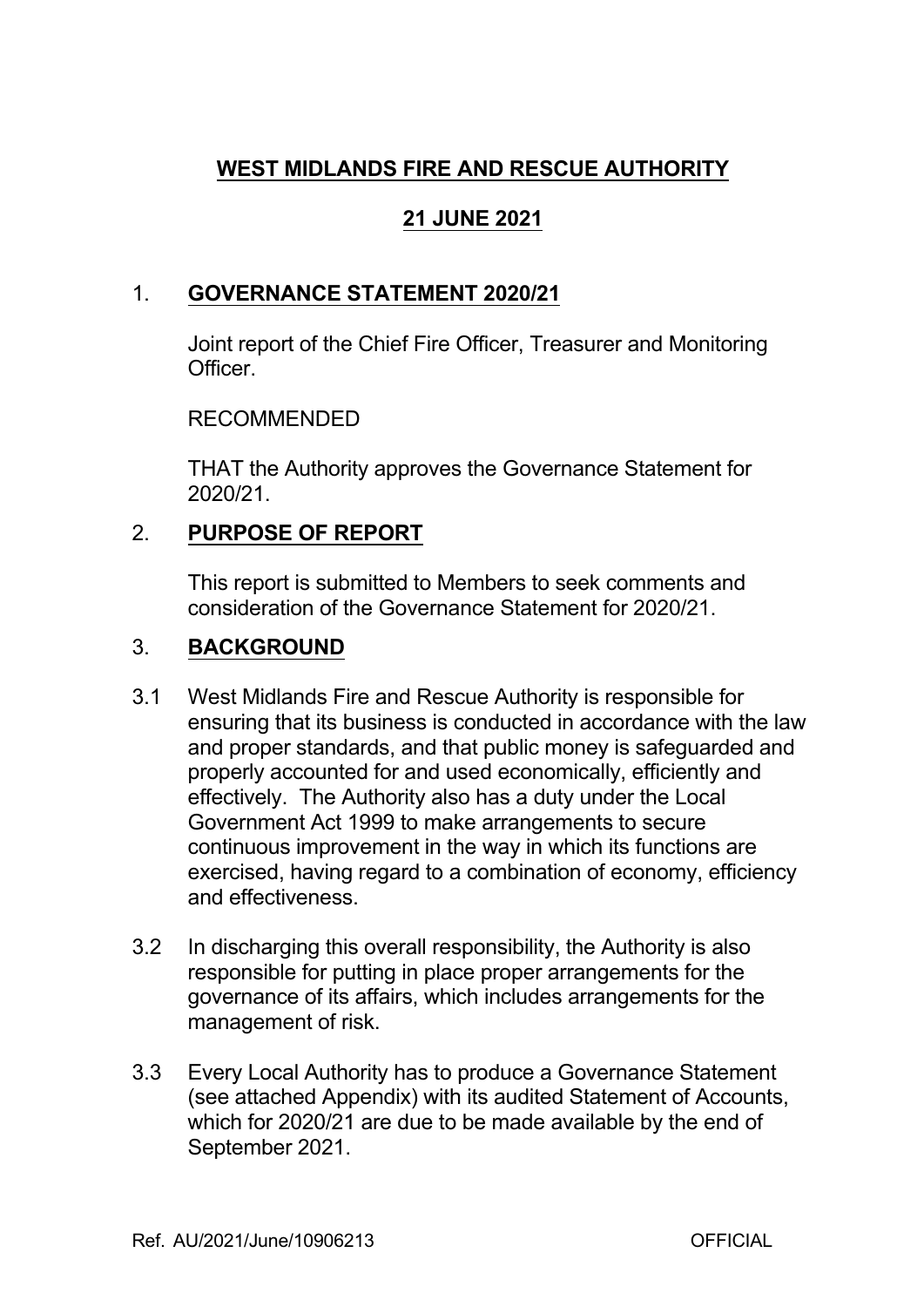- 3.4 The Governance Statement is designed to manage risk to a reasonable level rather than to eliminate all risk of failure to achieve policies, aims and objectives; it can, therefore, only provide reasonable and not absolute assurance of effectiveness. The Governance Statement is based on an ongoing process designed to identify and prioritise the risks to the achievement of the Authority's policies, aims and objectives, to evaluate the likelihood of those risks being realised and the impact should they be realised, and to manage them efficiently, effectively and economically.
- 3.5 The Statement is signed by the Chair of the Authority and the Chief Fire Officer who have a responsibility to ensure that the document is supported by reliable evidence and accurately reflects the Authority's internal control environment. The Governance Statement has operated throughout the year ended 31 March 2021 and up to date of the approval of the annual report and accounts.

## 4. **EQUALITY IMPACT ASSESSMENT**

In preparing this report an initial Equality Impact Assessment is not required and has not been carried out because the matters contained in this report do not relate to a policy change.

### 5. **LEGAL IMPLICATIONS**

The Authority has a duty under the Local Government Act 1999 to make arrangements to secure continuous improvement in the way in which its functions are exercised, having regard to a combination of economy, efficiency and effectiveness. As part of this it has to produce a Governance Statement.

### 6. **FINANCIAL IMPLICATIONS**

There are no direct financial implications arising from this report.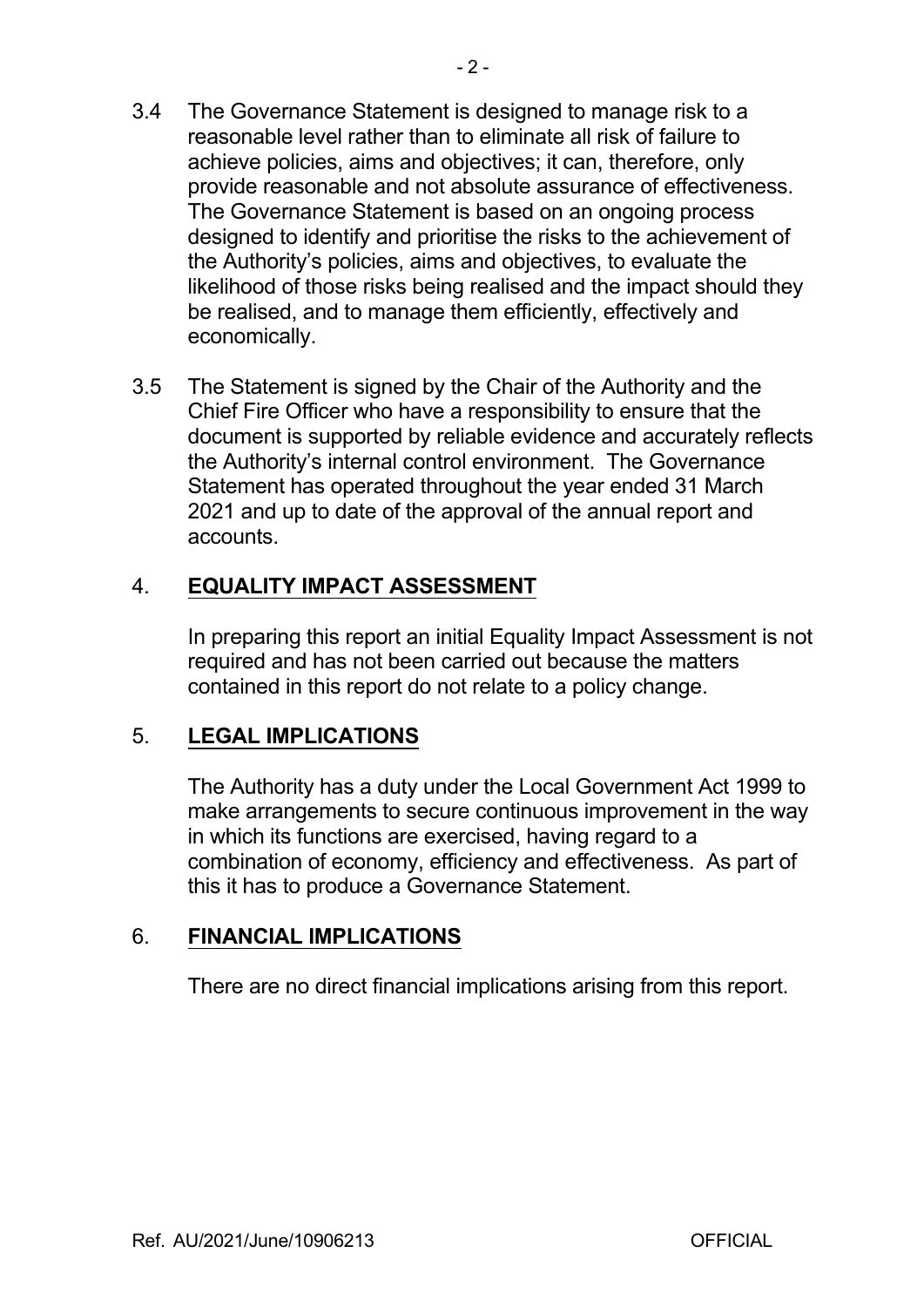## **BACKGROUND PAPERS**

Audit and Risk Committee – 7 June 2021 (Agenda Item 6)

The contact officer for this report is Deputy Chief Fire Officer Wayne Brown, 0121 380 6907.

PHIL LOACH MIKE GRIFFITHS SATINDER SAHOTA CHIEF FIRE OFFICER TREASURER MONITORING **OFFICER**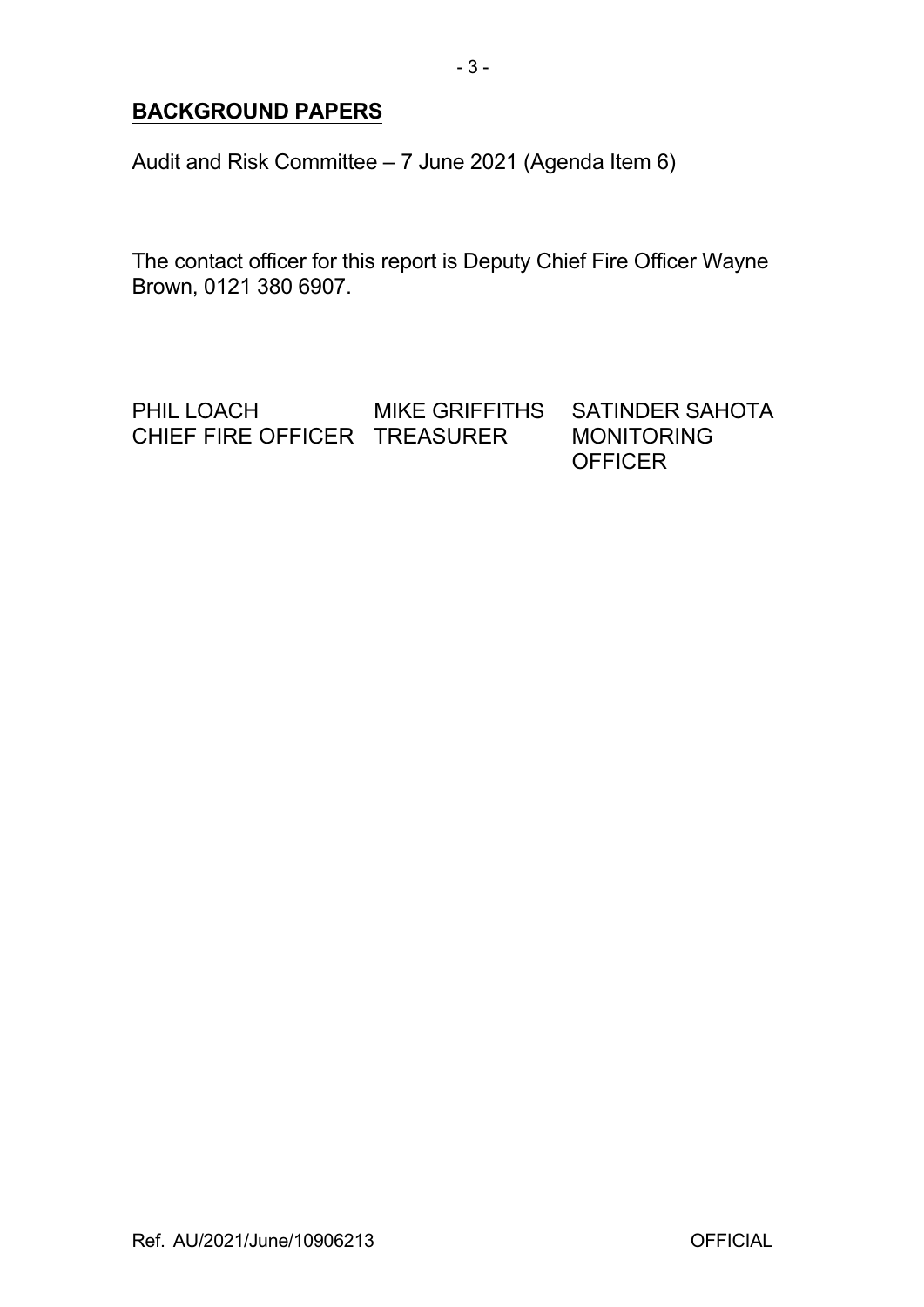### **ANNUAL GOVERNANCE STATEMENT**

#### **1. Scope of Responsibility**

- 1.1 West Midlands Fire and Rescue Authority is responsible for ensuring that its business is conducted in accordance with the law and proper standards, that public money is safeguarded and properly accounted for. The Authority also has a duty under the Local Government Act 1999 to make arrangements to secure continuous improvement in the way in which its functions are exercised, having regard to a combination of economy, efficiency and effectiveness.
- 1.2 In discharging this duty, the Authority is also responsible for putting in place proper arrangements for the governance of its affairs which facilitates the effective exercise of the Authority's functions and which includes arrangements for the management of risk.
- 1.3 The Authority has complied with the code of corporate governance which is consistent with the principles of the revised CIPFA/SOLACE Framework 2016 published by CIPFA in association with the International Federation of Accountants (IFAC) – Delivering Good Governance in Local Government. The Authority has also complied with the requirements of CIPFA's statement on the role of the Chief Financial Officer in Local Government. This Annual Governance Statement explains how the Authority has complied with the code and also meets the requirements of Accounts and Audit (England) Regulations 2015, regulation 6 which require the Authority to prepare an Annual Governance Statement.

### **2. The Purpose of the Governance Framework**

- 2.1 The governance framework comprises the systems and processes, culture and values by which the Authority is directed and controlled and its activities through which it accounts to and engages with the community. It enables the Authority to monitor the achievement of its strategic objectives and to consider whether those objectives have led to the delivery of appropriate, value for money services.
- 2.2 The system of internal control is a significant part of the framework and is designed to manage risk to a reasonable level. It cannot eliminate all risk of failure to achieve policies, aims and objectives and can, therefore, only provide reasonable and not absolute assurance of effectiveness. The system of internal control is based on an ongoing process designed to identify and prioritise the risks to the achievement of the Authority's policies, aims and objectives, to evaluate the likelihood and potential impact of those risks being realised and the impact should they be realised and to manage them efficiently, effectively and economically.
- 2.3 The governance framework has been in place for the year ended 31<sup>st</sup> March 2021 and up to the date of the approval of the annual report and statement of accounts.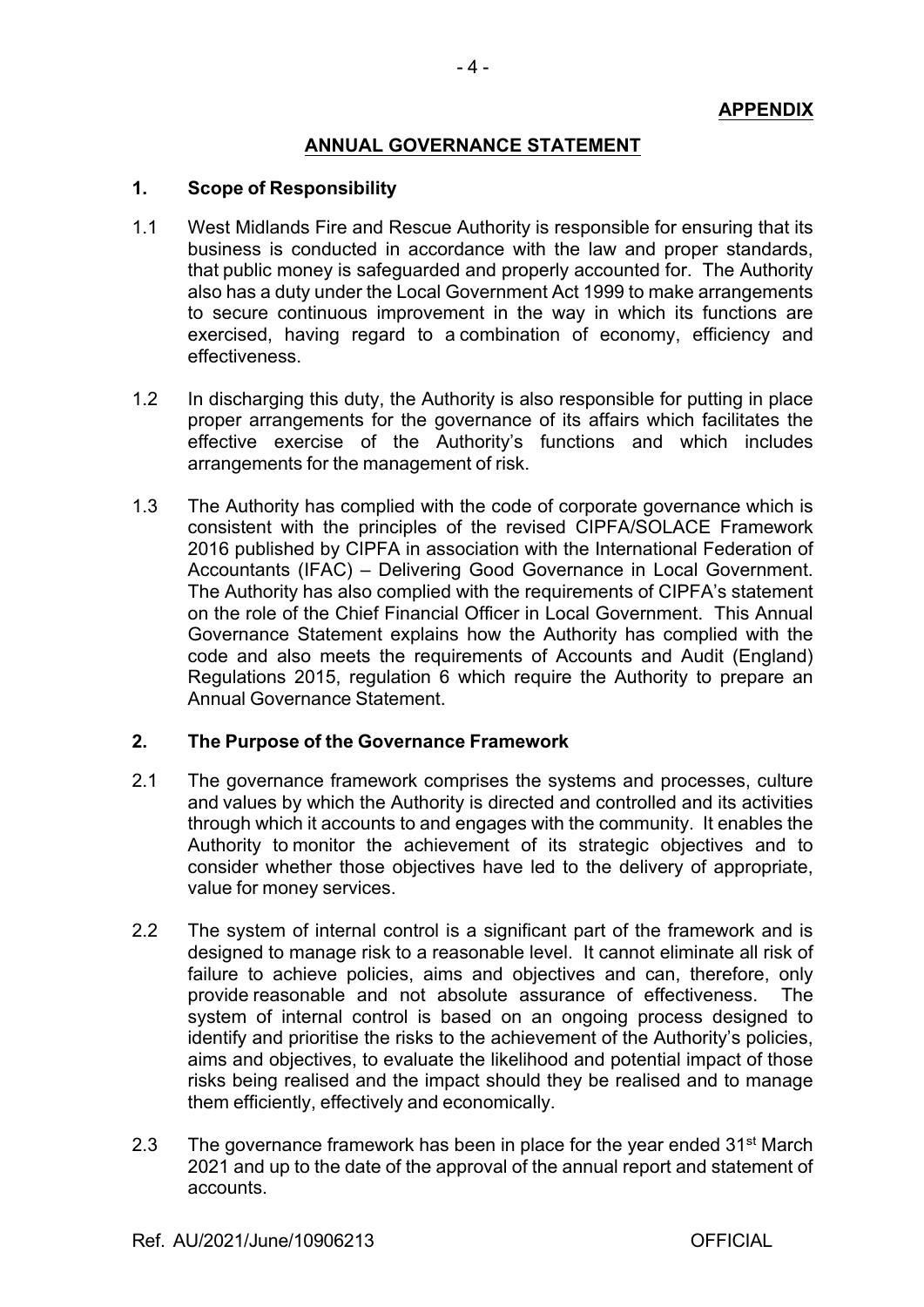### **3. The Governance Framework**

The key elements of the systems and processes that comprise the Authority's governance arrangements include the following (adjustments required due to the Covid-19 pandemic are reflected in paragraph 5.11):-

- 3.1 The Authority has produced a Corporate Strategy setting out its objectives and there is regular performance monitoring in which achievement of the Authority's objectives is measured and monitored.
- 3.2 The Authority has established clear channels of communication with the community and stakeholders regarding the production of the Annual Report and consultation on the key priorities of the Service. This also encourages open communication.
- 3.3 The Authority facilitates policy and decision-making via regular Policy Planning Forums and Authority meetings. An Audit and Risk Committee provides independent assurance to the Authority on risk management and internal control and the effectiveness of the arrangements the Authority has for these matters. The constitution of the Committees including the terms of reference is reviewed annually and available on the Internet.
- 3.4 The Authority ensures compliance with established strategies, procedures, laws and regulations – including risk management. The Authority also maintains and reviews regularly its code of conduct and whistle blowing policy. There is a comprehensive induction programme in place and information regarding strategies and procedures are held on the intranet, which continues to be developed. The Authority has a strong Internal Audit function and established protocols for working with External Audit.
- 3.5 West Midlands Fire and Rescue Authority will continue to enhance and strengthen its internal control environment through the review of current policies and procedures.
- 3.6 The Authority has corporate risk management arrangements in place which are supported by an approved Risk Management Strategy enabling Managers and other senior officers to identify, assess and prioritise risks within their own work areas which impact on the ability of the Authority and its services to meet objectives. To consider the effectiveness of the Authority's risk management arrangements is a specific term of reference for the Audit and Risk Committee and risk management is a specific responsibility of both the Chair and Vice Chair.
- 3.7 The Authority's Corporate Risk Register identifies the principal risks to the achievement of the Authority's objectives and assesses the nature and extent of those risks (through assessment of likelihood and impact). The Register identifies risk owners whose responsibility includes the identification of controls and actions to manage them efficiently, effectively and economically.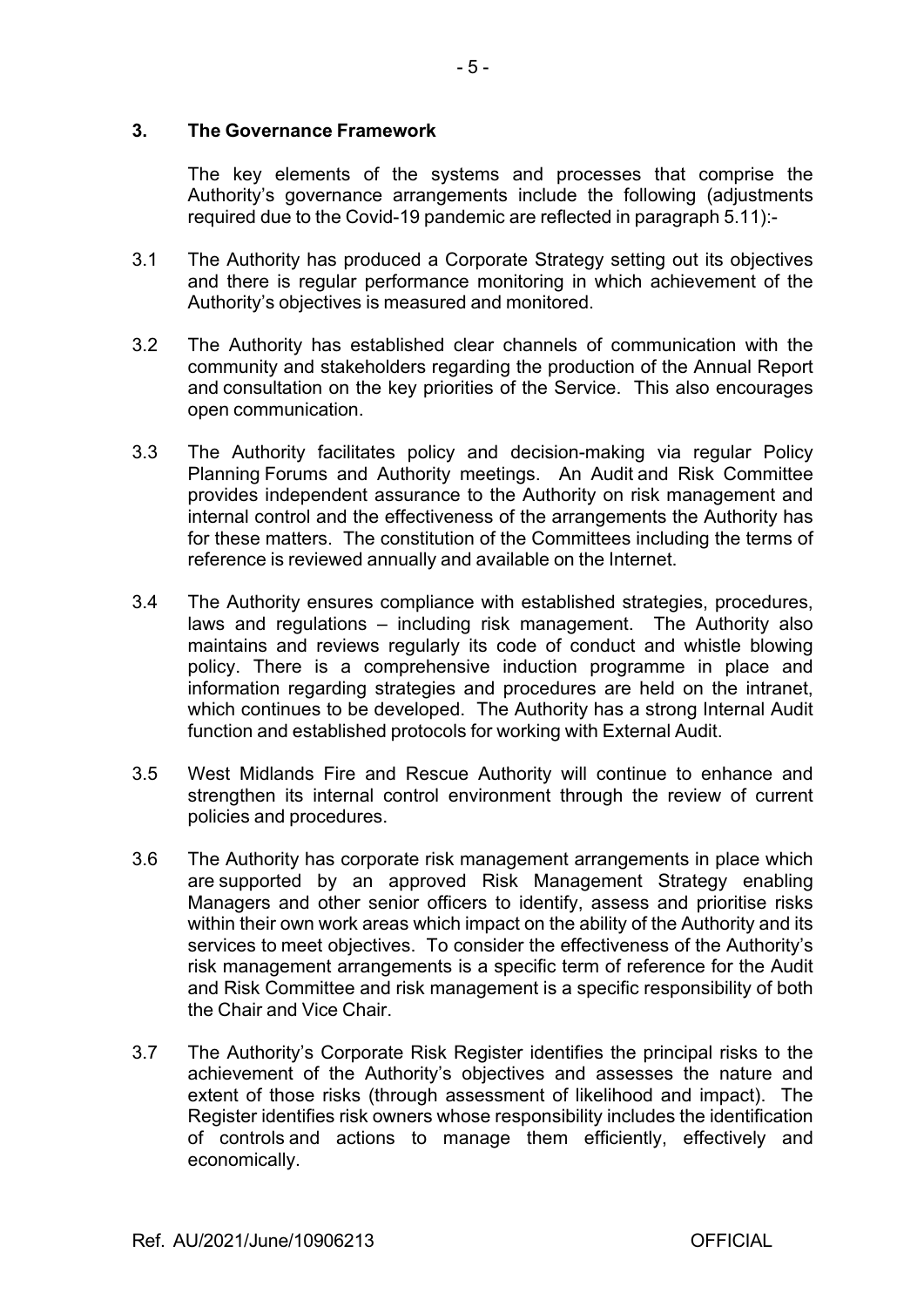- 3.8 The Authority ensures the economical, effective and efficient use of resources, and secures continuous improvement in the way in which its functions are exercised, by having regard to a combination of economy, efficiency and effectiveness as required by the Best Value duty. The Authority plans its spending on an established planning cycle for policy development, budget setting and performance management through the business planning process. This ensures that resources are aligned to priorities and secures best value from the resources that are available.
- 3.9 The Chief Financial Officer is a key member of the leadership team, helping to develop and implement the Authority's strategy. The Authority's financial system is an ORACLE based general ledger and management information system, which integrates the general ledger function with those of budgetary control and payments. Financial Regulations and Contract Procedure Rules are approved and regularly reviewed by the Authority. A rigorous system of monthly financial monitoring ensures that any significant budget variances are identified in a timely way, and corrective action initiated.
- 3.10 The Authority's performance management and reporting of performance management continues to be improved with a more focused Corporate Strategy, the setting of priorities and is supported by regular performance monitoring. Corporate performance is reported on a quarterly basis and this process provides officers and Members with the opportunity to share knowledge and understanding about key performance issues affecting services.
- 3.11 The Authority within its committee framework has an Appointment, Standards and Appeals Committee to promote high ethical standards amongst Members. This Committee leads on developing policies and procedures to accompany the Code of Conduct for Members and is responsible for local assessment and review of complaints about members' conduct. The Authority also has a Scrutiny Committee which undertakes performance management functions and informs policy development.
- 3.12 The Fire and Rescue National Framework for England sets out a requirement for Fire and Rescue Authorities to publish 'Statements of Assurance'. Specifically, Fire and Rescue Authorities must provide assurance on financial, governance and operational matters and show how they have had due regard to the expectations set out in their integrated risk management plan and the requirements included in this Framework. The Authority has approved the Statement of Assurance which is available on the Service's website.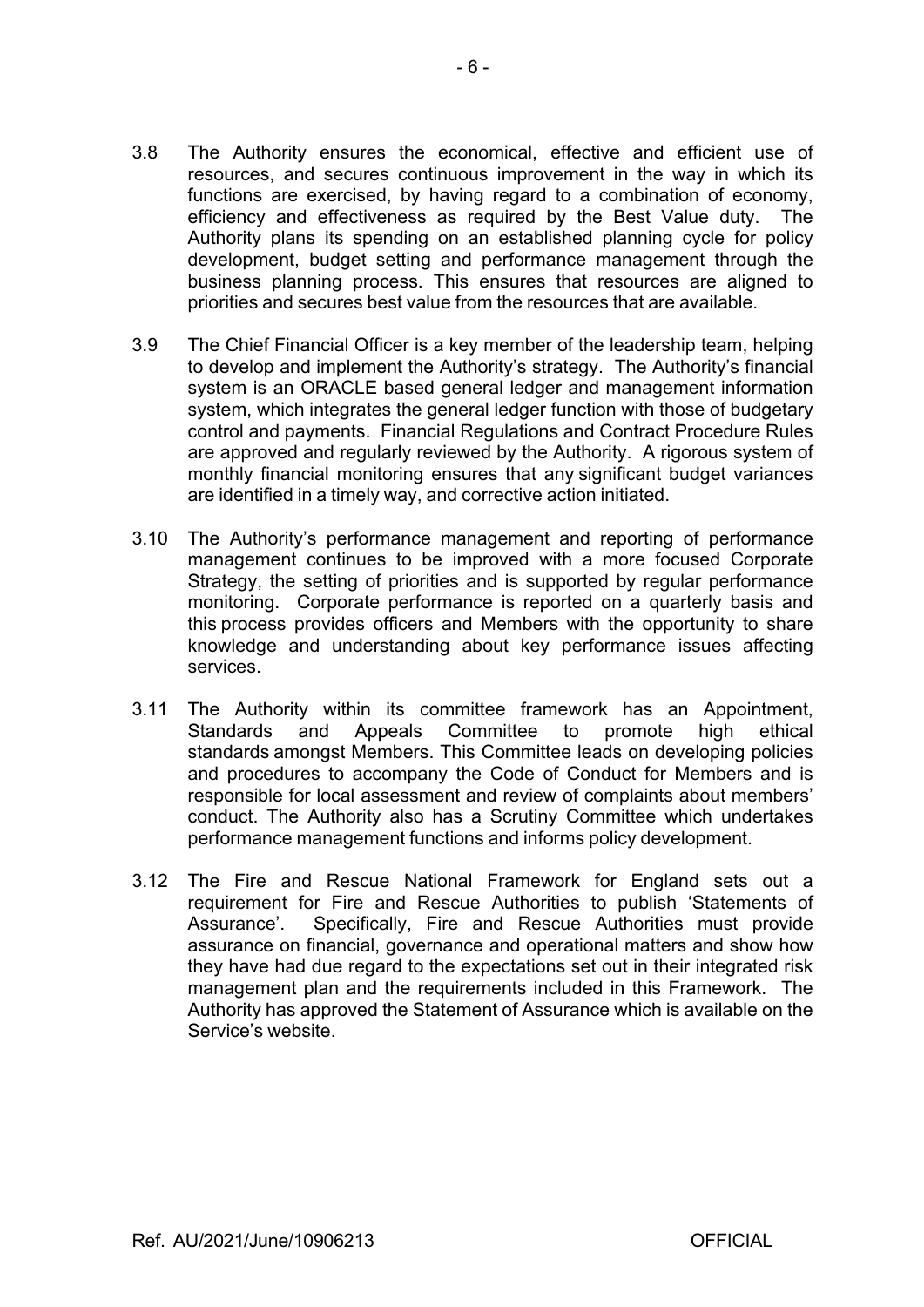### **4. Review of Effectiveness**

- 4.1 The Authority has responsibility for conducting, at least annually, a review of the effectiveness of its governance framework including the system of internal control. The review of effectiveness is informed by the work of the statutory officers and principal managers of the Authority who have responsibility for the development and maintenance of the governance environment, the internal audit annual report and comments made by the external auditors in their annual audit letter and other reports.
- 4.2 Section unit business plans contain a variety of performance indicators and targets that are regularly reviewed.
- 4.3 The Authority's political governance arrangements, which are appropriately reviewed by officers, set out the responsibilities of both Members and senior managers. In particular the Authority has identified the following statutory post holders:
	- Chief Fire Officer
	- **Treasurer**
	- Monitoring Officer

In addition to the statutory posts, the post of Clerk to the Authority has been maintained.

- 4.4 The arrangements for the provision of internal audit are contained within the Authority's Financial Regulations. The Treasurer is responsible for ensuring that there is an adequate and effective system of internal audit of the Authority's accounting and other systems of internal control as required by the Accounts and Audit Regulations 2015. The internal audit provision operates in accordance with the CIPFA Code of Practice for Internal Audit in Local Government. The Authority's Audit Plan is prioritised by a combination of the key internal controls, assessment and review on the basis of risk and the Authority's corporate governance arrangements, including risk management. The work is further supplemented by reviews around the main financial systems, scheduled visits to Authority establishments and fraud investigations. Internal Audit leads on promoting a counter-fraud culture within the Authority.
- 4.5 The resulting Audit Plan is discussed and agreed with officers of the Strategic Enabling Team and the Audit and Risk Committee and shared with the Authority's external auditor. Meetings between the internal and external auditor ensure that duplication of effort is avoided. All Authority Audit reports include an assessment of the adequacy of internal control and prioritised action plans to address any areas needing improvement.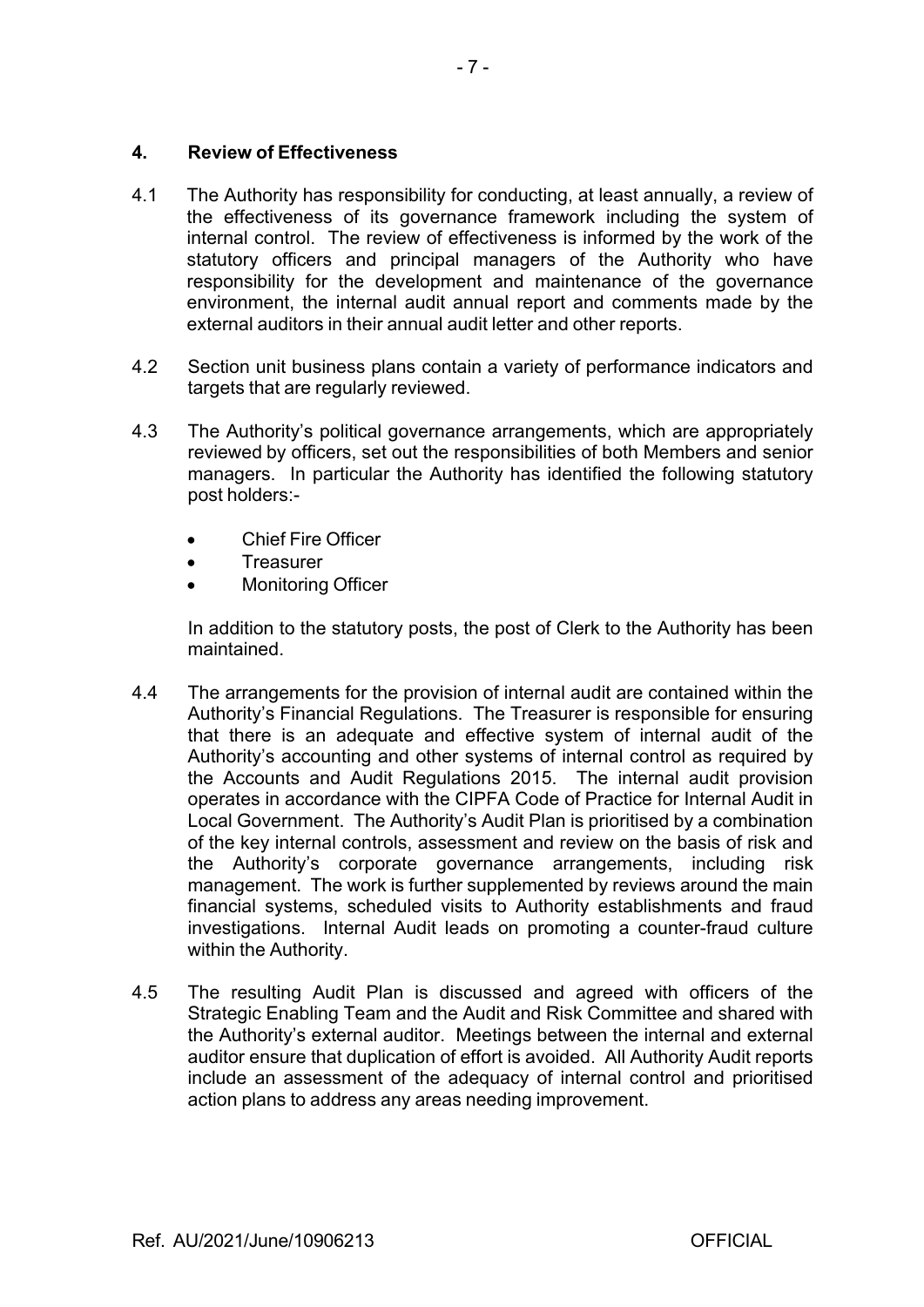- 4.6 The Authority's review of the effectiveness of the system of internal control is informed by:
	- The work undertaken by Internal Audit during the year;
	- The work undertaken by the external auditor reported in their annual audit;
	- Other work undertaken by independent inspection bodies.
- 4.7 From the work undertaken by Internal Audit in 2020/2021 the Internal Audit has given a 'reasonable assurance' that the Authority has adequate and effective governance, risk management and internal control processes. This represents an unqualified opinion and the highest level of assurance available to Audit Services. In giving this opinion it is recognised that assurance can never be absolute. The most that internal audit can provide is reasonable assurance that there are no major weaknesses in the Authority's governance, risk management and control processes.
- 4.8 The Authority is able to confirm that its financial management arrangements conform to the governance requirements of the CIPFA Statement on the Role of the Chief Financial Officer in Local Government.
- 4.9 Audit Services have reported and advised on the implications of the result of the review of effectiveness of the governance framework by the sources noted above and that the arrangements continue to be regarded as fit for purpose in accordance with the Authority's governance framework. The areas to be specifically addressed are outlined in 5.5.

### **5. Significant governance arrangements within the Authority**

- 5.1 West Midlands Fire and Rescue Authority has a legal duty to provide an efficient, safe and effective fire and rescue service. The key priorities are:
	- Prevention Safer and healthier communities
	- Protection stronger business communities
	- Response dealing effectively with emergencies
- 5.2 These form the basis of the Authority's Annual Plan 2020-23 which sets out the outcomes and priorities based on the Community Risk Management Plan and Medium-Term Financial Plan. The five-minute attendance standard lies at the heart of the Service Delivery Model. The model shows how staff provide the core prevention, protection and response services to make the West Midlands safer, stronger and healthier.
- 5.3 Grant Thornton, the Authority's External Auditors, published the Audit Findings Report for its 2019/2020 audit work which reported an unqualified opinion on the financial statements. It also issued an unqualified value for money conclusion stating that the Authority had proper arrangements in all significant respects to ensure it delivered value for money in the use of resources.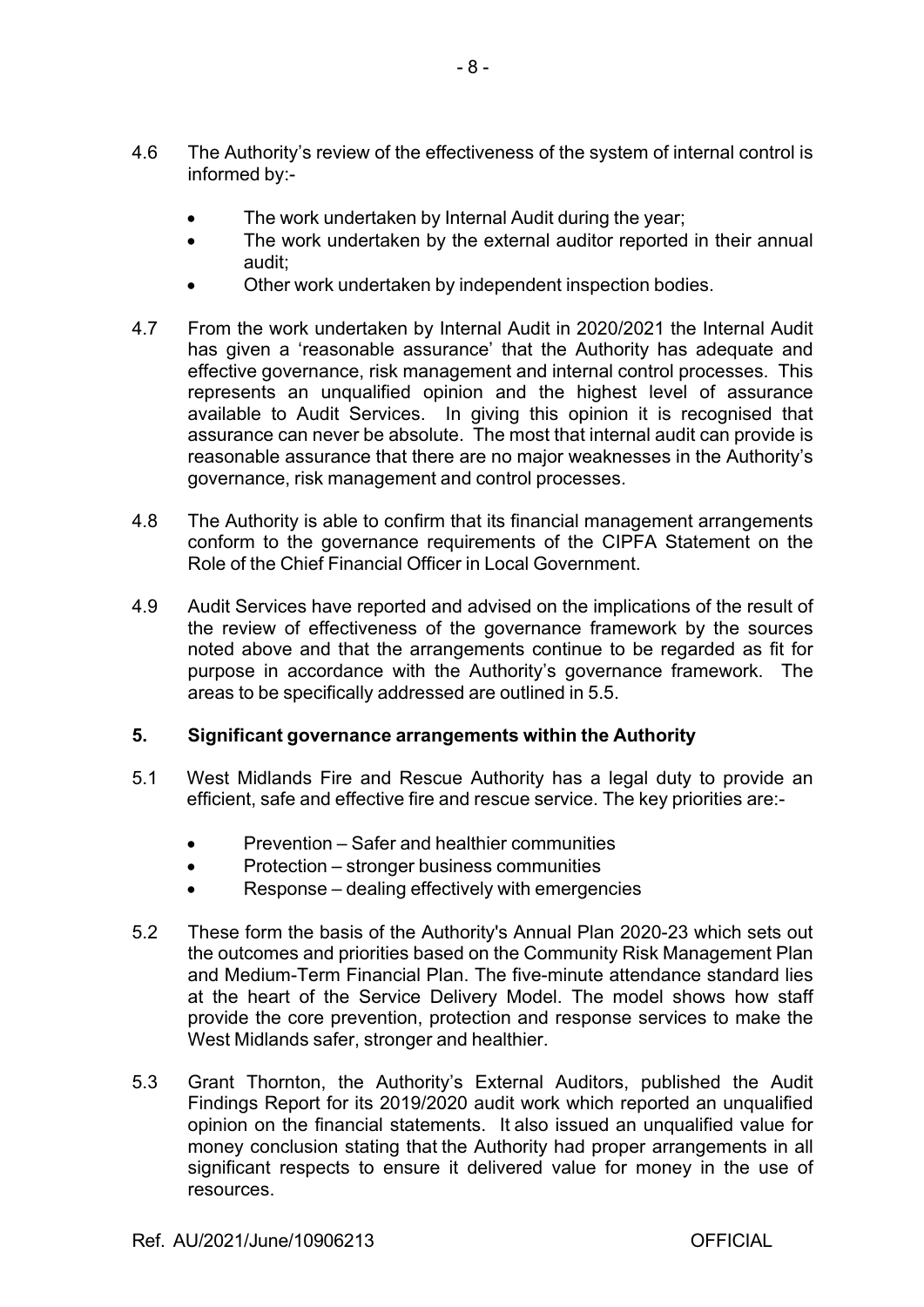- 5.4 Based on audit work undertaken during the year an Annual Internal Audit Report was presented to the Audit and Risk Committee on 7 June 2021, Audit work which was completed in 2020/2021 included:
	- Risk Management
	- **•** Governance
	- Fire Stations Management of Fuel
	- Absence Management
	- Data Protection
	- Payroll
	- Accounts Receivable
	- Accounts Payable
	- Fixed Asset Accounting
	- Budgetary Control
- 5.5 As a result of these audits the following was identified as the main issue:

#### **Absence Management**

A review was undertaken to provide assurance of compliance with the requirements of the absence management policy. The review identified issues relating to:

- Examples were found of managers not following guidance on the recording of Fit notes (a Fit note is an official written statement from a doctor giving their medical opinion on a person's fitness for work) within the Authority's Human Resources (HR) management systems, including long term absences. In some cases, there was insufficient evidence to cover the total periods of sickness for these employees.
- One instance was found where a manager had made a decision outside of normal absence management procedures without seeking the advice of HR. This creates a risk that the Authority may not be able to demonstrate that actions are applied consistently and equitably.
- There was a lack of record keeping evidencing that an absence for an employee reaching a staged trigger, had been managed in accordance with the Authority's attendance management policy. There were certain mitigating circumstances, as responsibility for monitoring the absence had passed between manager's, but the root cause was that the necessary information had not been properly recorded and correctly updated to the required HR systems, and as such there was no clear trail of information to enable an informed handover to take place.
- There were no additional management checks on a sample of absences that had hit sickness triggers for compliance checking and monitoring.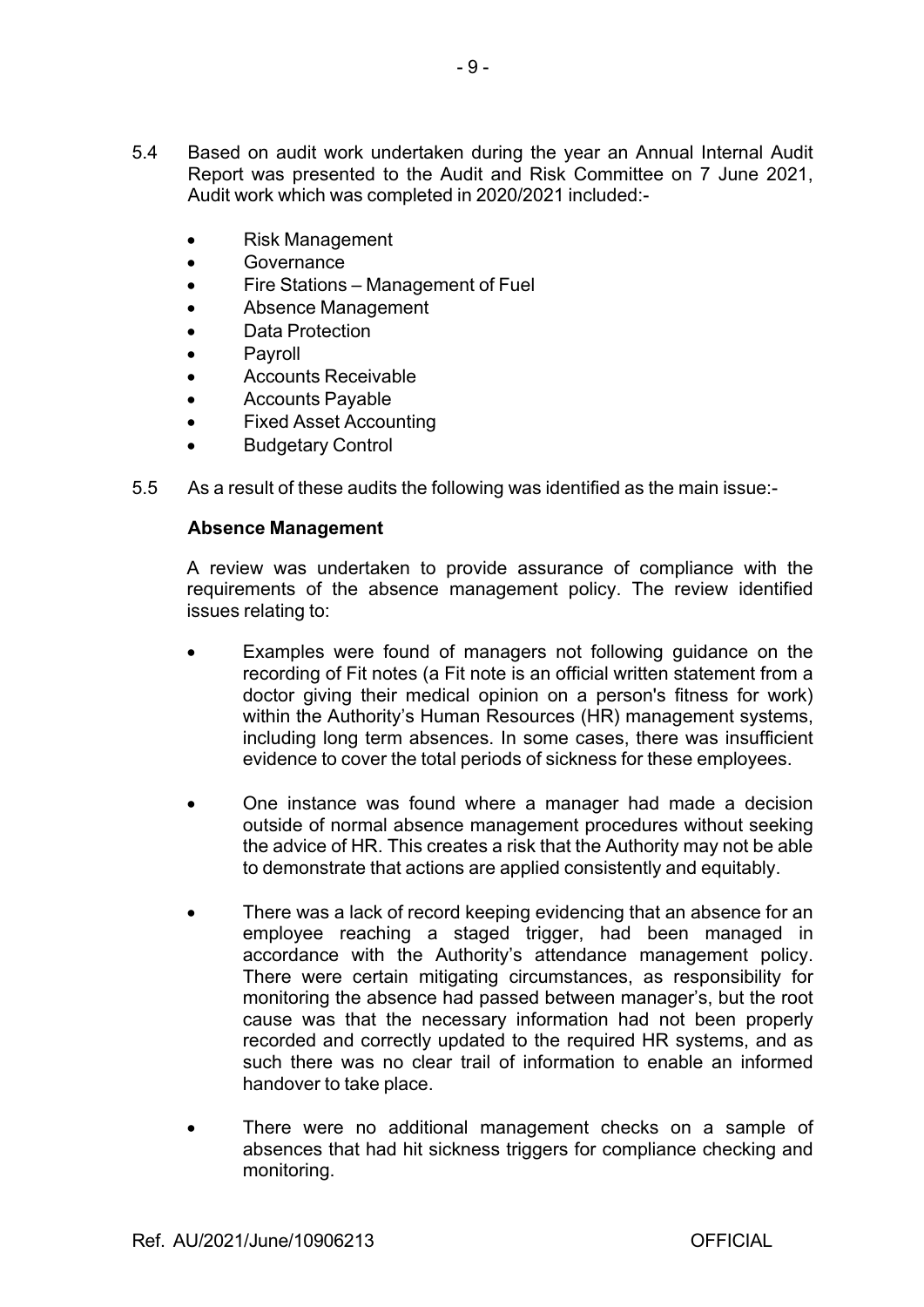- 5.6 The issues outlined above, together with any other issues highlighted in the Annual Internal Audit Report have been raised with relevant managers and actions have been taken to achieve improvements.
- 5.7 In February 2020, the Secretary of State for Ministry of Housing, Communities and Local Government (MHCLG) confirmed the Authority's funding settlement for 2020/21, which was a one-year settlement only.
- 5.8 In October 2020, the Treasury confirmed the decision of the Chancellor and Prime Minister that the Comprehensive Spending Review would only set departmental budgets for 2021/22 rather than the anticipated next three or four years, due to the economic disruption caused by Covid-19.
- 5.9 The funding settlement for 2021/22 was therefore also a one year only arrangement and in the Secretary of State for MHCLG settlement announcement there was no indication of further funding levels beyond 2021/22. In planning for the 2022/23 budget, for illustrative purposes a reduction of 5% was reflected in the overall core funding and a further 5% in 2023/24. It should be noted that this is a very provisional figure and there is the potential for the scale of reductions to be of a greater magnitude than this base assumption. Every 1% reduction in core funding represents a loss of circa £0.530m funding for the Authority.
- 5.10 With the anticipation of cuts to government funding continuing into future years, combined with pressures on Council Tax and business rate levels as a consequence of the Coronavirus pandemic, the Authority potentially faces considerable financial pressures which could result in difficulties to deliver an efficient and effective service, which in turn would increase the risk to the communities of the West Midlands. A key aim for the Authority is to therefore identify and deliver further Service efficiencies to ensure the ongoing stability of the Authority's financial position.
- 5.11 Covid-19 Governance Impact 2020/21

Since March 2020, the Coronavirus pandemic resulted in two nationwide lockdowns and an emergency response, which had impacts on the Authority's "business as usual" during 2020/21.

During the initial period of lockdown, the Authority invoked Decisions under Matters of Urgency (Section 17.1 Authority Standing Orders) enabling the continuity of decision making by the Chief Fire Officer and Chair of the Authority on items of strategic importance. Items agreed and subsequently reported to the Authority, when it re-convened following legislation approving virtual decision-making meetings, included:

- approval of the appointment of a Deputy Monitoring Officer,
- approval of the WMFS key performance targets.